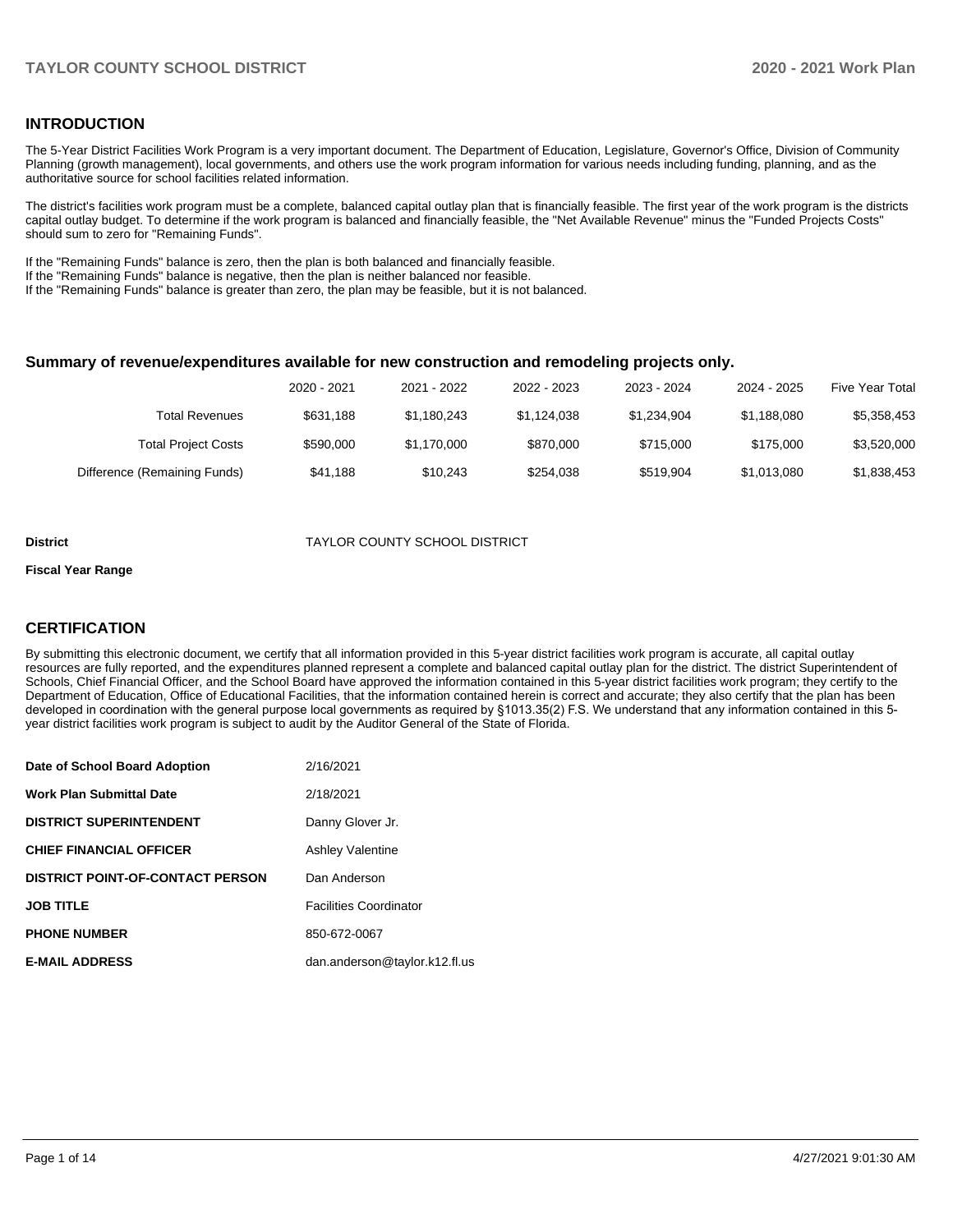# **Expenditures**

### **Expenditure for Maintenance, Repair and Renovation from 1.50-Mills and PECO**

Annually, prior to the adoption of the district school budget, each school board must prepare a tentative district facilities work program that includes a schedule of major repair and renovation projects necessary to maintain the educational and ancillary facilities of the district.

|                                  | <b>Item</b>                                                                                                                                                                                                                                                                      | $2020 - 2021$<br><b>Actual Budget</b> | 2021 - 2022<br>Projected | 2022 - 2023<br>Projected | 2023 - 2024<br>Projected | $2024 - 2025$<br>Projected | <b>Total</b> |  |  |
|----------------------------------|----------------------------------------------------------------------------------------------------------------------------------------------------------------------------------------------------------------------------------------------------------------------------------|---------------------------------------|--------------------------|--------------------------|--------------------------|----------------------------|--------------|--|--|
| <b>HVAC</b>                      |                                                                                                                                                                                                                                                                                  | \$50,000                              | \$100,000                | \$70,000                 | \$100,000                | \$120,000                  | \$440,000    |  |  |
| Locations:                       | ADMINISTRATION & ALTERNATIVE CENTER, FINANCE CENTER, PERRY PRIMARY (OLD), STEINHATCHEE SCHOOL, TAYLOR<br>COUNTY ELEMENTARY, TAYLOR COUNTY HEADSTART/PREK/ESE CENTER, TAYLOR COUNTY HIGH, TAYLOR COUNTY MIDDLE,<br>TAYLOR TECHNICAL INSTITUTE, TRANSPORTATION TERMINAL            |                                       |                          |                          |                          |                            |              |  |  |
| Flooring                         |                                                                                                                                                                                                                                                                                  | \$15,000                              | \$35,000                 | \$80,000                 | \$80,000                 | \$80,000                   | \$290.000    |  |  |
|                                  | Locations: ADMINISTRATION & ALTERNATIVE CENTER, FINANCE CENTER, PERRY PRIMARY (OLD), STEINHATCHEE SCHOOL, TAYLOR<br>COUNTY ELEMENTARY, TAYLOR COUNTY HEADSTART/PREK/ESE CENTER, TAYLOR COUNTY HIGH, TAYLOR COUNTY MIDDLE,<br>TAYLOR TECHNICAL INSTITUTE, TRANSPORTATION TERMINAL |                                       |                          |                          |                          |                            |              |  |  |
| Roofing                          |                                                                                                                                                                                                                                                                                  | \$12,000                              | \$45.000                 | \$50,000                 | \$50,000                 | \$50,000                   | \$207,000    |  |  |
|                                  | Locations: ADMINISTRATION & ALTERNATIVE CENTER, FINANCE CENTER, PERRY PRIMARY (OLD), STEINHATCHEE SCHOOL, TAYLOR<br>COUNTY ELEMENTARY, TAYLOR COUNTY HEADSTART/PREK/ESE CENTER, TAYLOR COUNTY HIGH, TAYLOR COUNTY MIDDLE,<br>TAYLOR TECHNICAL INSTITUTE, TRANSPORTATION TERMINAL |                                       |                          |                          |                          |                            |              |  |  |
| Safety to Life                   |                                                                                                                                                                                                                                                                                  | \$15,000                              | \$30,000                 | \$35,000                 | \$25,000                 | \$35,000                   | \$140,000    |  |  |
|                                  | Locations: ADMINISTRATION & ALTERNATIVE CENTER, FINANCE CENTER, PERRY PRIMARY (OLD), STEINHATCHEE SCHOOL, TAYLOR<br>COUNTY ELEMENTARY, TAYLOR COUNTY HEADSTART/PREK/ESE CENTER, TAYLOR COUNTY HIGH, TAYLOR COUNTY MIDDLE,<br>TAYLOR TECHNICAL INSTITUTE, TRANSPORTATION TERMINAL |                                       |                          |                          |                          |                            |              |  |  |
| Fencing                          |                                                                                                                                                                                                                                                                                  | \$10,000                              | \$20,000                 | \$30,000                 | \$25,000                 | \$30,000                   | \$115,000    |  |  |
|                                  | Locations: ADMINISTRATION & ALTERNATIVE CENTER, FINANCE CENTER, PERRY PRIMARY (OLD), STEINHATCHEE SCHOOL, TAYLOR<br>COUNTY ELEMENTARY, TAYLOR COUNTY HEADSTART/PREK/ESE CENTER, TAYLOR COUNTY HIGH, TAYLOR COUNTY MIDDLE,<br>TAYLOR TECHNICAL INSTITUTE, TRANSPORTATION TERMINAL |                                       |                          |                          |                          |                            |              |  |  |
| Parking                          |                                                                                                                                                                                                                                                                                  | \$12,000                              | \$20,000                 | \$25,000                 | \$25,000                 | \$35,000                   | \$117,000    |  |  |
| Locations:                       | ADMINISTRATION & ALTERNATIVE CENTER, FINANCE CENTER, PERRY PRIMARY (OLD), STEINHATCHEE SCHOOL, TAYLOR<br>COUNTY ELEMENTARY, TAYLOR COUNTY HEADSTART/PREK/ESE CENTER, TAYLOR COUNTY HIGH, TAYLOR COUNTY MIDDLE,<br>TAYLOR TECHNICAL INSTITUTE, TRANSPORTATION TERMINAL            |                                       |                          |                          |                          |                            |              |  |  |
| Electrical                       |                                                                                                                                                                                                                                                                                  | \$20,000                              | \$40,000                 | \$50,000                 | \$50,000                 | \$50,000                   | \$210,000    |  |  |
|                                  | Locations: ADMINISTRATION & ALTERNATIVE CENTER, FINANCE CENTER, PERRY PRIMARY (OLD), STEINHATCHEE SCHOOL, TAYLOR<br>COUNTY ELEMENTARY, TAYLOR COUNTY HEADSTART/PREK/ESE CENTER, TAYLOR COUNTY HIGH, TAYLOR COUNTY MIDDLE,<br>TAYLOR TECHNICAL INSTITUTE, TRANSPORTATION TERMINAL |                                       |                          |                          |                          |                            |              |  |  |
| Fire Alarm                       |                                                                                                                                                                                                                                                                                  | \$20,000                              | \$20,000                 | \$30,000                 | \$25,000                 | \$25,000                   | \$120,000    |  |  |
| Locations:                       | ADMINISTRATION & ALTERNATIVE CENTER, FINANCE CENTER, PERRY PRIMARY (OLD), STEINHATCHEE SCHOOL, TAYLOR<br>COUNTY ELEMENTARY, TAYLOR COUNTY HEADSTART/PREK/ESE CENTER, TAYLOR COUNTY HIGH, TAYLOR COUNTY MIDDLE,<br>TAYLOR TECHNICAL INSTITUTE, TRANSPORTATION TERMINAL            |                                       |                          |                          |                          |                            |              |  |  |
| Telephone/Intercom System        |                                                                                                                                                                                                                                                                                  | \$10,000                              | \$10,000                 | \$25,000                 | \$25,000                 | \$25,000                   | \$95,000     |  |  |
|                                  | Locations: ADMINISTRATION & ALTERNATIVE CENTER, FINANCE CENTER, PERRY PRIMARY (OLD), STEINHATCHEE SCHOOL, TAYLOR<br>COUNTY ELEMENTARY, TAYLOR COUNTY HEADSTART/PREK/ESE CENTER, TAYLOR COUNTY HIGH, TAYLOR COUNTY MIDDLE,<br>TAYLOR TECHNICAL INSTITUTE, TRANSPORTATION TERMINAL |                                       |                          |                          |                          |                            |              |  |  |
| <b>Closed Circuit Television</b> |                                                                                                                                                                                                                                                                                  | \$15,000                              | \$15,000                 | \$25,000                 | \$25,000                 | \$10,000                   | \$90,000     |  |  |
|                                  | Locations: ADMINISTRATION & ALTERNATIVE CENTER, FINANCE CENTER, PERRY PRIMARY (OLD), STEINHATCHEE SCHOOL, TAYLOR<br>COUNTY ELEMENTARY, TAYLOR COUNTY HEADSTART/PREK/ESE CENTER, TAYLOR COUNTY HIGH, TAYLOR COUNTY MIDDLE,<br>TAYLOR TECHNICAL INSTITUTE, TRANSPORTATION TERMINAL |                                       |                          |                          |                          |                            |              |  |  |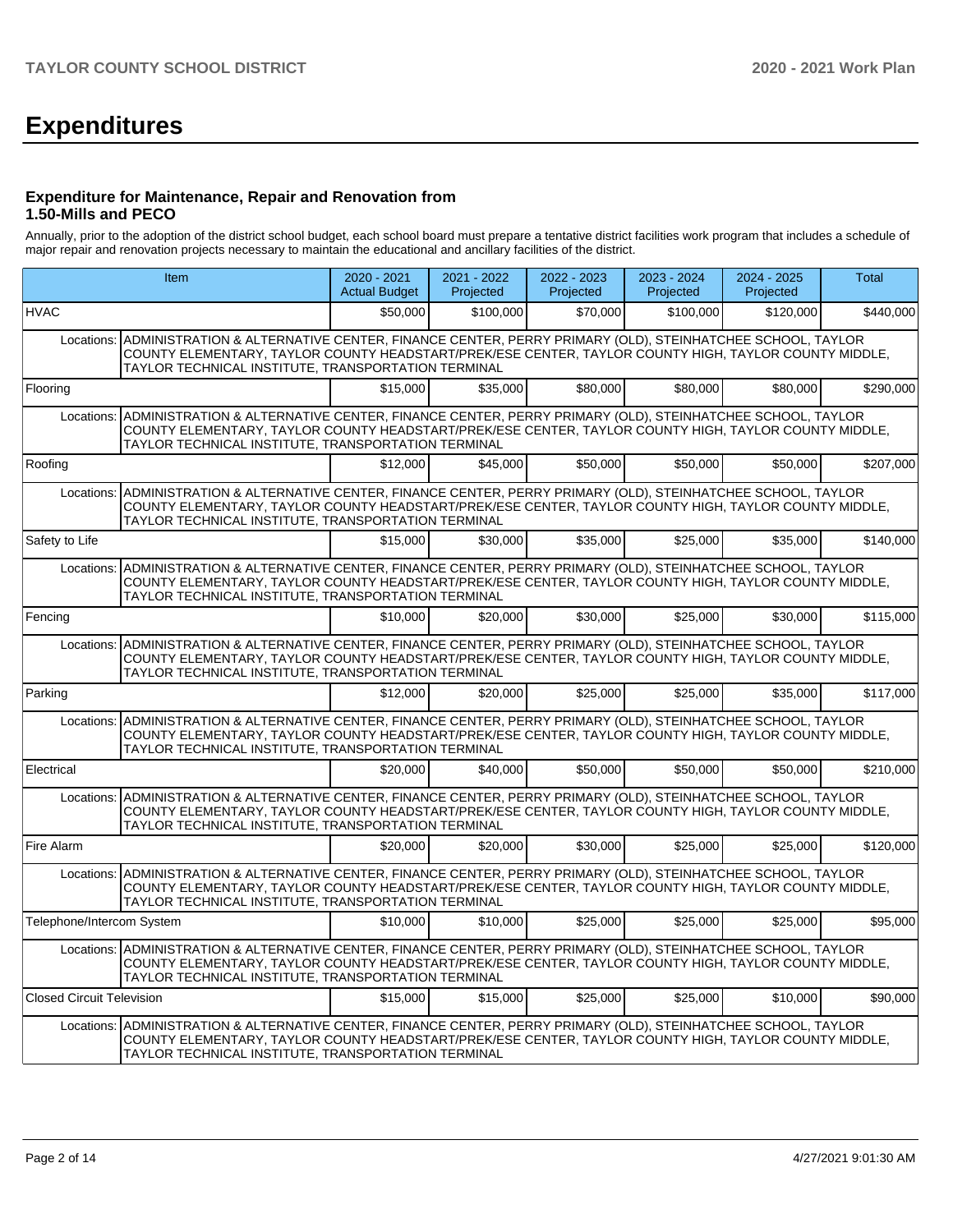| Paint                                                                                                                                                                                                                                                                              |                                                                                                                                                                                                                                                                                    | \$15,000 | \$15,000 | \$25,000 | \$25,000 | \$35,000  | \$115,000 |  |  |  |
|------------------------------------------------------------------------------------------------------------------------------------------------------------------------------------------------------------------------------------------------------------------------------------|------------------------------------------------------------------------------------------------------------------------------------------------------------------------------------------------------------------------------------------------------------------------------------|----------|----------|----------|----------|-----------|-----------|--|--|--|
|                                                                                                                                                                                                                                                                                    | Locations:   ADMINISTRATION & ALTERNATIVE CENTER, FINANCE CENTER, PERRY PRIMARY (OLD), STEINHATCHEE SCHOOL, TAYLOR<br>COUNTY ELEMENTARY, TAYLOR COUNTY HEADSTART/PREK/ESE CENTER, TAYLOR COUNTY HIGH, TAYLOR COUNTY MIDDLE,<br>TAYLOR TECHNICAL INSTITUTE, TRANSPORTATION TERMINAL |          |          |          |          |           |           |  |  |  |
| \$50,000<br>\$130,000<br>\$130,000<br>\$130,000<br>Maintenance/Repair                                                                                                                                                                                                              |                                                                                                                                                                                                                                                                                    |          |          |          |          | \$130,000 | \$570,000 |  |  |  |
| Locations:   ADMINISTRATION & ALTERNATIVE CENTER, FINANCE CENTER, PERRY PRIMARY (OLD), STEINHATCHEE SCHOOL, TAYLOR<br>COUNTY ELEMENTARY, TAYLOR COUNTY HEADSTART/PREK/ESE CENTER, TAYLOR COUNTY HIGH, TAYLOR COUNTY MIDDLE,<br>TAYLOR TECHNICAL INSTITUTE, TRANSPORTATION TERMINAL |                                                                                                                                                                                                                                                                                    |          |          |          |          |           |           |  |  |  |
| \$575,000<br>\$244,000<br>\$480,000<br>\$585,000<br>\$625,000<br>\$2,509,000<br>Sub Total:                                                                                                                                                                                         |                                                                                                                                                                                                                                                                                    |          |          |          |          |           |           |  |  |  |

| <b>PECO</b><br>Maintenance Expenditures | ሖጣ<br>Ψ∪  | ا 30      | ሰሰ<br>ມປ  | ሶስ<br>DU. | ሶሳ<br>υU  | \$0         |
|-----------------------------------------|-----------|-----------|-----------|-----------|-----------|-------------|
| 1.50 Mill Sub Total:                    | \$244,000 | \$480,000 | \$575,000 | \$585,000 | \$625,000 | \$2,509,000 |

No items have been specified.

| ⊺otal: | $+000'$<br>\$244 | \$480,000 | 5.000<br>\$575. | \$585,000 | \$625,000 | 2.509.000 |
|--------|------------------|-----------|-----------------|-----------|-----------|-----------|
|--------|------------------|-----------|-----------------|-----------|-----------|-----------|

## **Local 1.50 Mill Expenditure For Maintenance, Repair and Renovation**

Anticipated expenditures expected from local funding sources over the years covered by the current work plan.

| Item                                                         | 2020 - 2021<br><b>Actual Budget</b> | 2021 - 2022<br>Projected | 2022 - 2023<br>Projected | 2023 - 2024<br>Projected | 2024 - 2025<br>Projected | <b>Total</b> |
|--------------------------------------------------------------|-------------------------------------|--------------------------|--------------------------|--------------------------|--------------------------|--------------|
| Remaining Maint and Repair from 1.5 Mills                    | \$244,000                           | \$480,000                | \$575,000                | \$585,000                | \$625,000                | \$2,509,000  |
| Maintenance/Repair Salaries                                  | \$180,000                           | \$180,000                | \$180,000                | \$180,000                | \$180,000                | \$900,000    |
| <b>School Bus Purchases</b>                                  | \$0                                 | \$250,000                | \$300,000                | \$250,000                | \$250,000                | \$1,050,000  |
| <b>Other Vehicle Purchases</b>                               | \$0                                 | \$25,000                 | \$0                      | \$0                      | \$35,000                 | \$60,000     |
| <b>Capital Outlay Equipment</b>                              | \$50,000                            | \$100,000                | \$100,000                | \$100,000                | \$100,000                | \$450,000    |
| <b>Rent/Lease Payments</b>                                   | \$0                                 | \$0                      | \$0                      | \$0                      | \$0                      | \$0          |
| <b>COP Debt Service</b>                                      | \$0                                 | \$0                      | \$0                      | \$0                      | \$0                      | \$0          |
| Rent/Lease Relocatables                                      | \$0                                 | \$0                      | \$0                      | \$0                      | \$0                      | \$0          |
| <b>Environmental Problems</b>                                | \$0                                 | \$0                      | \$0                      | \$0                      | \$0                      | \$0          |
| s.1011.14 Debt Service                                       | \$0                                 | \$0                      | \$0                      | \$0                      | \$0                      | \$0          |
| <b>Special Facilities Construction Account</b>               | \$0                                 | \$0                      | \$0                      | \$0                      | \$0                      | \$0          |
| Premiums for Property Casualty Insurance - 1011.71<br>(4a,b) | \$95,000                            | \$95,000                 | \$95,000                 | \$95,000                 | \$95,000                 | \$475,000    |
| Qualified School Construction Bonds (QSCB)                   | \$0                                 | \$0                      | \$0                      | \$0                      | \$0                      | \$0          |
| Qualified Zone Academy Bonds (QZAB)                          | \$0                                 | \$0                      | \$0                      | \$0                      | \$0                      | \$0          |
| Technology upgrades districtwide                             | \$80,000                            | \$200,000                | \$200,000                | \$200,000                | \$250,000                | \$930,000    |
| <b>Local Expenditure Totals:</b>                             | \$649,000                           | \$1,330,000              | \$1,450,000              | \$1,410,000              | \$1,535,000              | \$6,374,000  |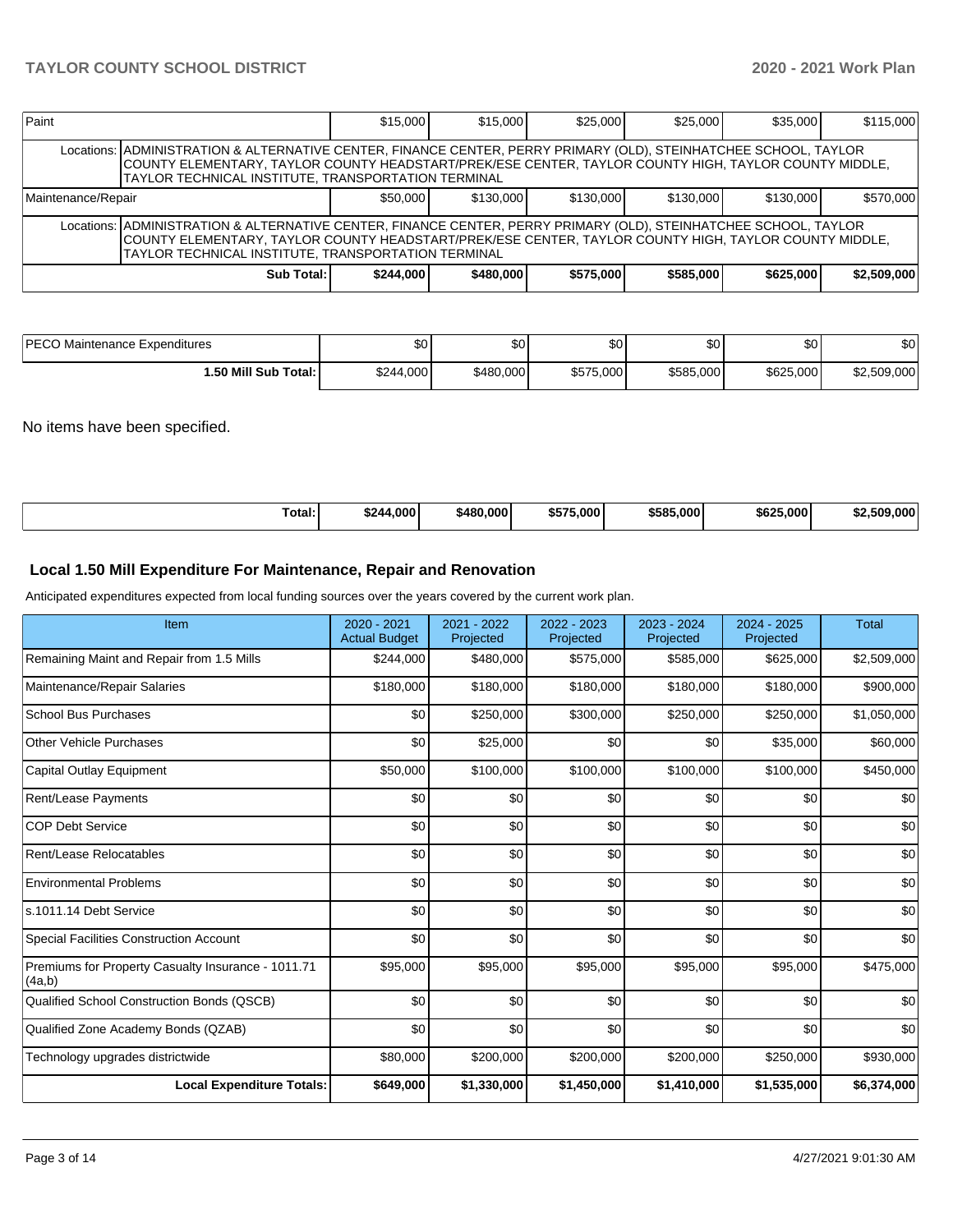## **Revenue**

## **1.50 Mill Revenue Source**

Schedule of Estimated Capital Outlay Revenue from each currently approved source which is estimated to be available for expenditures on the projects included in the tentative district facilities work program. All amounts are NET after considering carryover balances, interest earned, new COP's, 1011.14 and 1011.15 loans, etc. Districts cannot use 1.5-Mill funds for salaries except for those explicitly associated with maintenance/repair projects. (1011.71 (5), F.S.)

| Item                                                                                | Fund | $2020 - 2021$<br><b>Actual Value</b> | $2021 - 2022$<br>Projected | $2022 - 2023$<br>Projected | 2023 - 2024<br>Projected | $2024 - 2025$<br>Projected | Total           |
|-------------------------------------------------------------------------------------|------|--------------------------------------|----------------------------|----------------------------|--------------------------|----------------------------|-----------------|
| (1) Non-exempt property<br>lassessed valuation                                      |      | \$1,631,159,556                      | \$1,669,784,730            | \$1,714,086,580            | \$1,763,299,547          | \$1,817,587,983            | \$8,595,918,396 |
| (2) The Millage projected for<br>discretionary capital outlay per<br>ls.1011.71     |      | 0.75                                 | 1.50                       | 1.50                       | 1.50                     | 1.50                       |                 |
| $(3)$ Full value of the 1.50-Mill<br>discretionary capital outlay per<br>ls.1011.71 |      | \$2.740.348                          | \$2,805,238                | \$2.879.665                | \$2,962,343              | \$3,053,548                | \$14,441,142    |
| $(4)$ Value of the portion of the 1.50<br>-Mill ACTUALLY levied                     | 370  | \$1,174,435                          | \$2,404,490                | \$2,468,285                | \$2,539,151              | \$2,617,327                | \$11,203,688    |
| $(5)$ Difference of lines $(3)$ and $(4)$                                           |      | \$1,565,913                          | \$400,748                  | \$411,380                  | \$423,192                | \$436,221                  | \$3,237,454     |

## **PECO Revenue Source**

The figure in the row designated "PECO Maintenance" will be subtracted from funds available for new construction because PECO maintenance dollars cannot be used for new construction.

| <b>Item</b>                          | Fund             | 2020 - 2021<br><b>Actual Budget</b> | 2021 - 2022<br>Projected | 2022 - 2023<br>Projected | 2023 - 2024<br>Projected | 2024 - 2025<br>Projected | Total            |
|--------------------------------------|------------------|-------------------------------------|--------------------------|--------------------------|--------------------------|--------------------------|------------------|
| <b>IPECO New Construction</b>        | 340 <sup>1</sup> | \$0                                 | \$0 <sub>1</sub>         | \$0                      | \$0 <sub>1</sub>         | \$0                      | \$0              |
| <b>PECO Maintenance Expenditures</b> |                  | \$0 I                               | \$0 <sub>1</sub>         | \$0                      | \$0 <sub>1</sub>         | \$0                      | \$0 <sub>1</sub> |
|                                      |                  | \$٥                                 | \$0                      | \$0                      | \$0                      | \$0                      | \$0              |

## **CO & DS Revenue Source**

Revenue from Capital Outlay and Debt Service funds.

| <b>Item</b>                                     | Fund | $2020 - 2021$<br><b>Actual Budget</b> | $2021 - 2022$<br>Projected | $2022 - 2023$<br>Projected | $2023 - 2024$<br>Projected | $2024 - 2025$<br>Projected | Total     |
|-------------------------------------------------|------|---------------------------------------|----------------------------|----------------------------|----------------------------|----------------------------|-----------|
| CO & DS Cash Flow-through<br><b>Distributed</b> | 360  | \$102.799                             | \$102,799                  | \$102.799                  | \$102.799                  | \$102,799                  | \$513,995 |
| CO & DS Interest on<br>Undistributed CO         | 360  | \$2,954                               | \$2.954                    | \$2,954                    | \$2,954                    | \$2,954                    | \$14,770  |
|                                                 |      | \$105,753                             | \$105,753                  | \$105,753                  | \$105,753                  | \$105,753                  | \$528,765 |

#### **Fair Share Revenue Source**

Nothing reported for this section. All legally binding commitments for proportionate fair-share mitigation for impacts on public school facilities must be included in the 5-year district work program.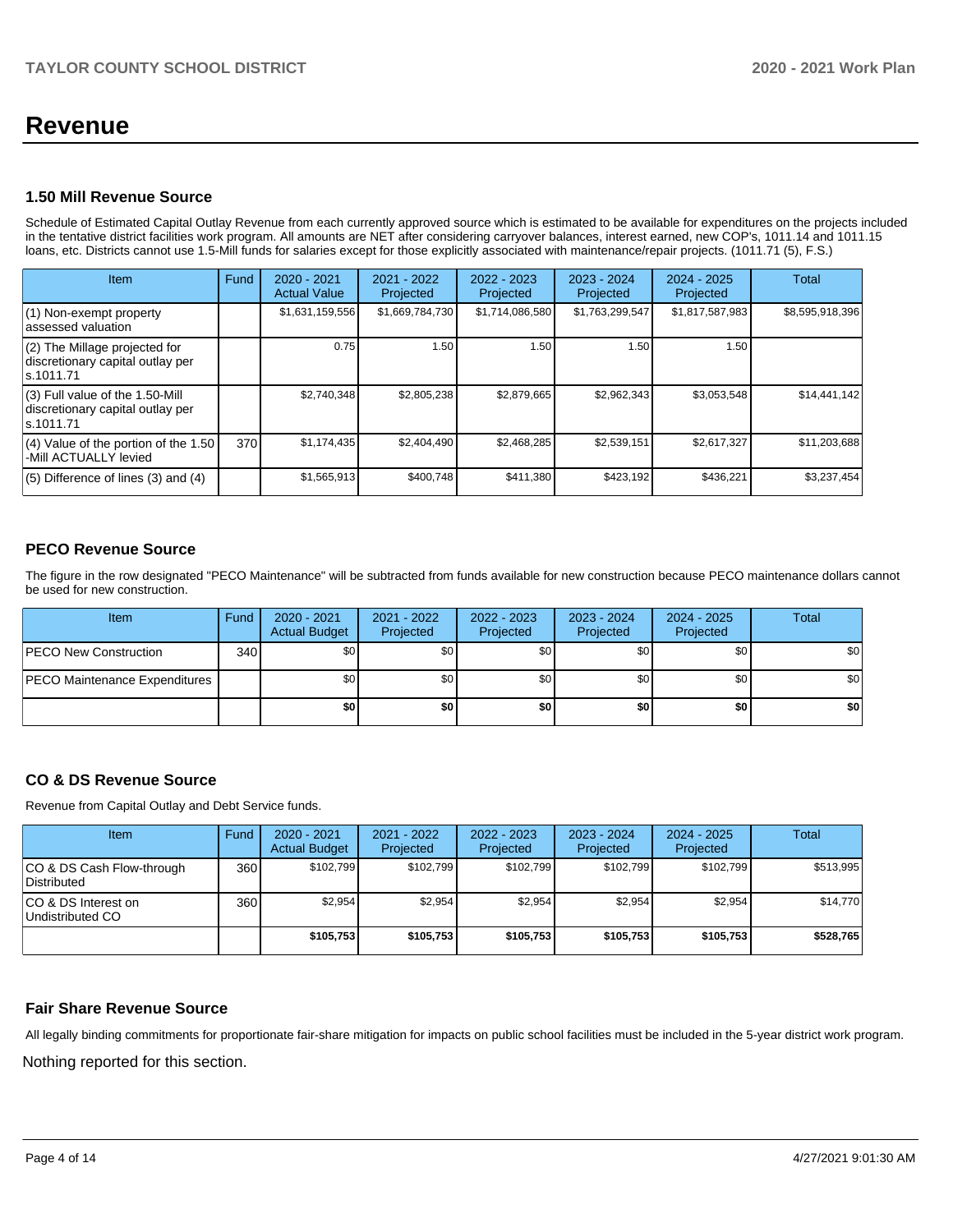### **Sales Surtax Referendum**

Specific information about any referendum for a 1-cent or ½-cent surtax referendum during the previous year.

**Did the school district hold a surtax referendum during the past fiscal year 2019 - 2020?**

No

## **Additional Revenue Source**

Any additional revenue sources

| Item                                                                                                                      | 2020 - 2021<br><b>Actual Value</b> | 2021 - 2022<br>Projected | 2022 - 2023<br>Projected | 2023 - 2024<br>Projected | 2024 - 2025<br>Projected | <b>Total</b> |
|---------------------------------------------------------------------------------------------------------------------------|------------------------------------|--------------------------|--------------------------|--------------------------|--------------------------|--------------|
| Proceeds from a s.1011.14/15 F.S. Loans                                                                                   | \$0                                | \$0                      | \$0                      | \$0                      | \$0                      | \$0          |
| District Bonds - Voted local bond<br>referendum proceeds per s.9, Art VII<br><b>State Constitution</b>                    | \$0                                | \$0                      | \$0                      | \$0                      | \$0                      | \$0          |
| Proceeds from Special Act Bonds                                                                                           | \$0                                | \$0                      | \$0                      | \$0                      | \$0                      | \$0          |
| Estimated Revenue from CO & DS Bond<br>Sale                                                                               | \$0                                | \$0                      | \$0                      | \$0                      | \$0                      | \$0          |
| Proceeds from Voted Capital<br>Improvements millage                                                                       | \$0                                | \$0                      | \$0                      | \$0                      | \$0                      | \$0          |
| Other Revenue for Other Capital Projects                                                                                  | \$0                                | \$0                      | \$0                      | \$0                      | \$0                      | \$0          |
| Proceeds from 1/2 cent sales surtax<br>authorized by school board                                                         | \$0                                | \$0                      | \$0                      | \$0                      | \$0                      | \$0          |
| Proceeds from local governmental<br>infrastructure sales surtax                                                           | \$0                                | \$0                      | \$0                      | \$0                      | \$0                      | \$0          |
| Proceeds from Certificates of<br>Participation (COP's) Sale                                                               | \$0                                | \$0                      | \$0                      | \$0                      | \$0                      | \$0          |
| Classrooms First Bond proceeds amount<br>authorized in FY 1997-98                                                         | \$0                                | \$0                      | \$0                      | \$0                      | \$0                      | \$0          |
| <b>Classrooms for Kids</b>                                                                                                | \$0                                | \$0                      | \$0                      | \$0                      | \$0                      | \$0          |
| <b>District Equity Recognition</b>                                                                                        | \$0                                | \$0                      | \$0                      | \$0                      | \$0                      | \$0          |
| <b>Federal Grants</b>                                                                                                     | \$0                                | \$0                      | \$0                      | \$0                      | \$0                      | \$0          |
| Proportionate share mitigation (actual<br>cash revenue only, not in kind donations)                                       | \$0                                | \$0                      | \$0                      | \$0                      | \$0                      | \$0          |
| Impact fees received                                                                                                      | \$0                                | \$0                      | \$0                      | \$0                      | \$0                      | \$0          |
| Private donations                                                                                                         | \$0                                | \$0                      | \$0                      | \$0                      | \$0                      | \$0          |
| Grants from local governments or not-for-<br>profit organizations                                                         | \$0                                | \$0                      | \$0                      | \$0                      | \$0                      | \$0          |
| Interest, Including Profit On Investment                                                                                  | \$0                                | \$0                      | \$0                      | \$0                      | \$0                      | \$0          |
| Revenue from Bonds pledging proceeds<br>from 1 cent or 1/2 cent Sales Surtax                                              | \$0                                | \$0                      | \$0                      | \$0                      | \$0                      | \$0          |
| <b>Total Fund Balance Carried Forward</b>                                                                                 | \$0                                | \$0                      | \$0                      | \$0                      | \$0                      | \$0          |
| General Capital Outlay Obligated Fund<br><b>Balance Carried Forward From Total</b><br><b>Fund Balance Carried Forward</b> | \$0                                | \$0                      | \$0                      | \$0                      | \$0                      | \$0          |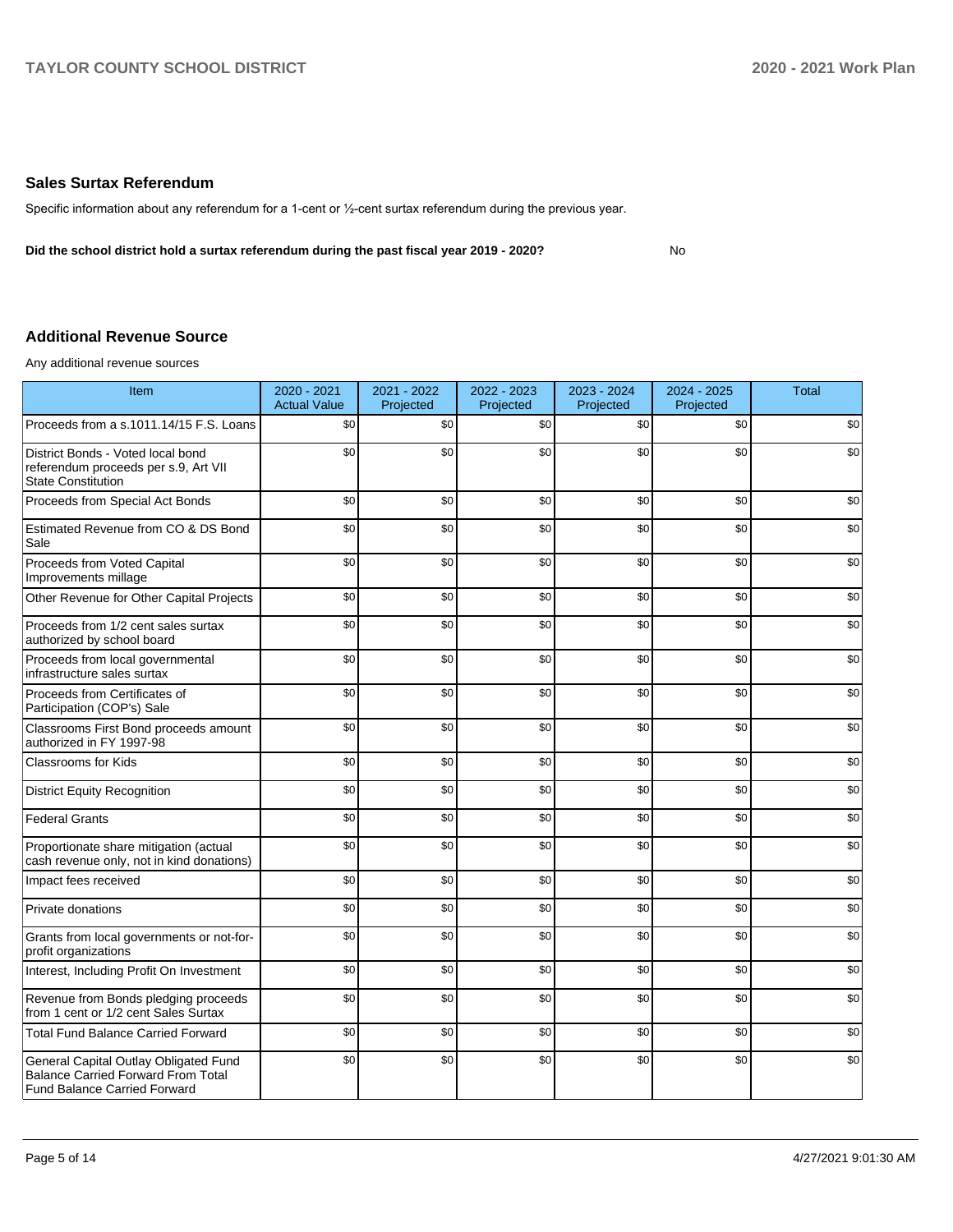## **TAYLOR COUNTY SCHOOL DISTRICT 2020 - 2021 Work Plan**

| Special Facilities Construction Account                                                             | \$0 <sub>1</sub> | \$0              | \$0 | \$0 | \$0 | \$0 |
|-----------------------------------------------------------------------------------------------------|------------------|------------------|-----|-----|-----|-----|
| One Cent - 1/2 Cent Sales Surtax Debt<br>Service From Total Fund Balance Carried<br><b>Forward</b>  | \$0              | \$0 <sub>1</sub> | \$0 | \$0 | \$0 | \$0 |
| Capital Outlay Projects Funds Balance<br>Carried Forward From Total Fund<br>Balance Carried Forward | \$0              | \$0              | \$0 | \$0 | \$0 | \$0 |
| <b>Subtotal</b>                                                                                     | \$0              | \$0              | \$0 | \$0 | \$0 | \$0 |

## **Total Revenue Summary**

| Item Name                                                     | 2020 - 2021<br><b>Budget</b> | 2021 - 2022<br>Projected | 2022 - 2023<br>Projected | $2023 - 2024$<br>Projected | $2024 - 2025$<br>Projected | <b>Five Year Total</b> |
|---------------------------------------------------------------|------------------------------|--------------------------|--------------------------|----------------------------|----------------------------|------------------------|
| Local 1.5 Mill Discretionary Capital Outlay<br><b>Revenue</b> | \$1.174.435                  | \$2.404.490              | \$2,468,285              | \$2,539,151                | \$2,617,327                | \$11,203,688           |
| PECO and 1.5 Mill Maint and Other 1.5<br>Mill Expenditures    | (\$649,000)                  | (\$1,330,000)            | (\$1,450,000)            | (\$1,410,000)              | (\$1,535,000)              | (\$6,374,000)          |
| <b>PECO Maintenance Revenue</b>                               | \$0                          | \$0                      | \$0                      | \$0 <sub>1</sub>           | \$0 <sub>1</sub>           | \$0                    |
| <b>Available 1.50 Mill for New</b><br>  Construction          | \$525,435                    | \$1,074,490              | \$1,018,285              | \$1,129,151                | \$1,082,327                | \$4,829,688            |

| <b>Item Name</b>                | 2020 - 2021<br><b>Budget</b> | $2021 - 2022$<br>Projected | 2022 - 2023<br>Projected | 2023 - 2024<br>Projected | $2024 - 2025$<br>Projected | <b>Five Year Total</b> |
|---------------------------------|------------------------------|----------------------------|--------------------------|--------------------------|----------------------------|------------------------|
| ICO & DS Revenue                | \$105,753                    | \$105,753                  | \$105,753                | \$105,753                | \$105,753                  | \$528,765              |
| PECO New Construction Revenue   | \$0 <sub>1</sub>             | \$0                        | \$0                      | \$0                      | \$0                        | \$0                    |
| Other/Additional Revenue        | \$0                          | \$0 <sub>1</sub>           | \$0                      | \$0                      | \$0                        | \$0                    |
| <b>Total Additional Revenue</b> | \$105,753                    | \$105.753                  | \$105,753                | \$105,753                | \$105,753                  | \$528,765              |
| <b>Total Available Revenue</b>  | \$631,188                    | \$1,180,243                | \$1,124,038              | \$1,234,904              | \$1,188,080                | \$5,358,453            |

# **Project Schedules**

## **Capacity Project Schedules**

A schedule of capital outlay projects necessary to ensure the availability of satisfactory classrooms for the projected student enrollment in K-12 programs.

Nothing reported for this section.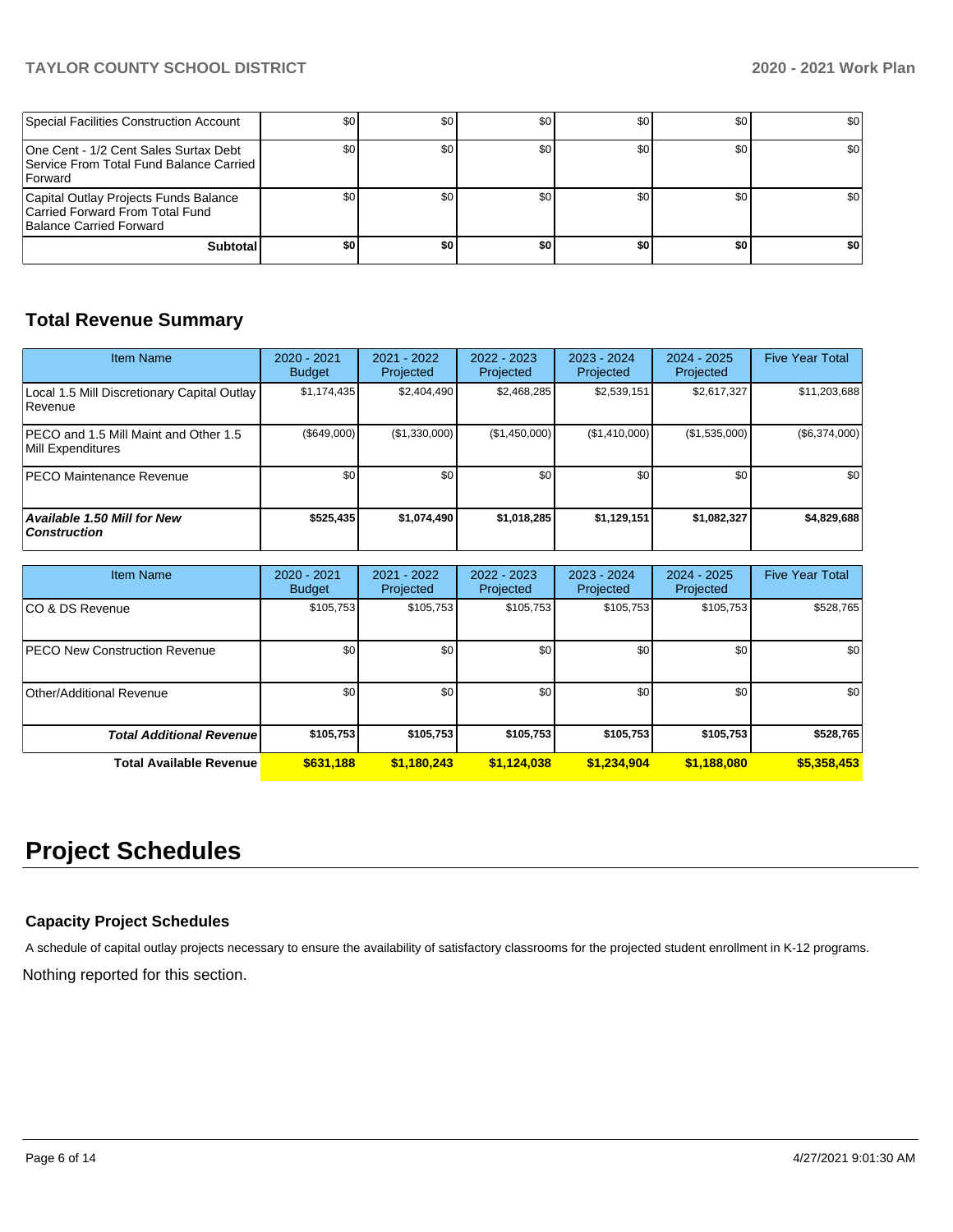Nothing reported for this section.

## **Other Project Schedules**

Major renovations, remodeling, and additions of capital outlay projects that do not add capacity to schools.

| <b>Project Description</b>                                                       | Location                                      | 2020 - 2021<br><b>Actual Budget</b> | 2021 - 2022<br>Projected | 2022 - 2023<br>Projected | 2023 - 2024<br>Projected | 2024 - 2025<br>Projected | <b>Total</b>  | Funded |
|----------------------------------------------------------------------------------|-----------------------------------------------|-------------------------------------|--------------------------|--------------------------|--------------------------|--------------------------|---------------|--------|
| <b>TAYLOR COUNTY HIGH</b><br>Replace all door handles and<br>locks for all doors | <b>TAYLOR COUNTY HIGH</b>                     | \$0                                 | \$0                      | \$150,000                | \$0                      | \$0                      | \$150,000 Yes |        |
| Resurface tennis courts at<br><b>TCHS</b>                                        | <b>TAYLOR COUNTY HIGH</b>                     | \$35,000                            | \$0                      | \$0                      | \$0                      | \$0                      | \$35,000 Yes  |        |
| Replace HVAC air handlers at<br><b>TCHS</b>                                      | <b>TAYLOR COUNTY HIGH</b>                     | \$0                                 | \$0                      | \$0                      | \$250,000                | \$0                      | \$250,000 Yes |        |
| Renovate restrooms                                                               | <b>TAYLOR COUNTY HIGH</b>                     | \$35,000                            | \$35,000                 | \$30,000                 | \$0                      | \$0                      | \$100,000 Yes |        |
| Resurface track                                                                  | <b>TAYLOR COUNTY HIGH</b>                     | \$0                                 | \$0                      | \$0                      | \$0                      | \$150,000                | \$150,000 Yes |        |
| Voice over IP phone system                                                       | <b>TAYLOR COUNTY HIGH</b>                     | \$0                                 | \$35,000                 | \$0                      | \$0                      | \$0                      | \$35,000 Yes  |        |
| Repair and refurbish metal roof                                                  | <b>TAYLOR COUNTY HIGH</b>                     | \$0                                 | \$200,000                | \$200,000                | \$200,000                | \$0                      | \$600,000 Yes |        |
| Convert indoor lights to LED<br>lighting                                         | <b>TAYLOR COUNTY HIGH</b>                     | \$0                                 | \$60,000                 | \$0                      | \$0                      | \$0                      | \$60,000 Yes  |        |
| Replace HVAC system in the<br>auditorium                                         | <b>TAYLOR COUNTY</b><br><b>MIDDLE</b>         | \$0                                 | \$225,000                | \$0                      | \$0                      | \$0                      | \$225,000 Yes |        |
| Replace flooring in classrooms                                                   | <b>TAYLOR COUNTY</b><br><b>MIDDLE</b>         | \$60,000                            | \$60,000                 | \$60,000                 | \$40,000                 | \$0                      | \$220,000 Yes |        |
| Renovate restrooms                                                               | <b>TAYLOR COUNTY</b><br><b>MIDDLE</b>         | \$0                                 | \$25,000                 | \$25,000                 | \$25,000                 | \$25,000                 | \$100,000 Yes |        |
| Renovate fieldhouse                                                              | <b>TAYLOR COUNTY</b><br><b>MIDDLE</b>         | \$0                                 | \$0                      | \$75,000                 | \$0                      | \$0                      | \$75,000 Yes  |        |
| voice over IP phone system                                                       | <b>TAYLOR COUNTY</b><br><b>MIDDLE</b>         | \$0                                 | \$35,000                 | \$0                      | \$0                      | \$0                      | \$35,000 Yes  |        |
| convert LED to LED lighting                                                      | <b>TAYLOR COUNTY</b><br><b>MIDDLE</b>         | \$0                                 | \$75,000                 | \$0                      | \$0                      | \$0                      | \$75,000 Yes  |        |
| Replace flooring in classrooms                                                   | <b>TAYLOR COUNTY</b><br><b>ELEMENTARY</b>     | \$0                                 | \$60,000                 | \$60,000                 | \$60,000                 | \$0                      | \$180,000 Yes |        |
| New playground equipment                                                         | <b>TAYLOR COUNTY</b><br><b>ELEMENTARY</b>     | \$0                                 | \$100,000                | \$0                      | \$0                      | \$0                      | \$100,000 Yes |        |
| Construct new walkway in the<br>courtyard                                        | <b>TAYLOR COUNTY</b><br><b>ELEMENTARY</b>     | \$0                                 | \$50,000                 | \$0                      | \$0                      | \$0                      | \$50,000 Yes  |        |
| convert lighting to LED                                                          | <b>TAYLOR COUNTY</b><br><b>ELEMENTARY</b>     | \$0                                 | \$0                      | \$75,000                 | \$0                      | \$0                      | \$75,000 Yes  |        |
| Demolish Old School                                                              | <b>TAYLOR COUNTY</b><br>PRIMARY SCHOOL        | \$300,000                           | \$0                      | \$0                      | \$0                      | \$0                      | \$300,000 Yes |        |
| Construct new walkway from<br>media center to the Cafeteria                      | <b>TAYLOR COUNTY</b><br><b>PRIMARY SCHOOL</b> | \$60,000                            | \$0                      | \$0                      | \$0                      | \$0                      | \$60,000 Yes  |        |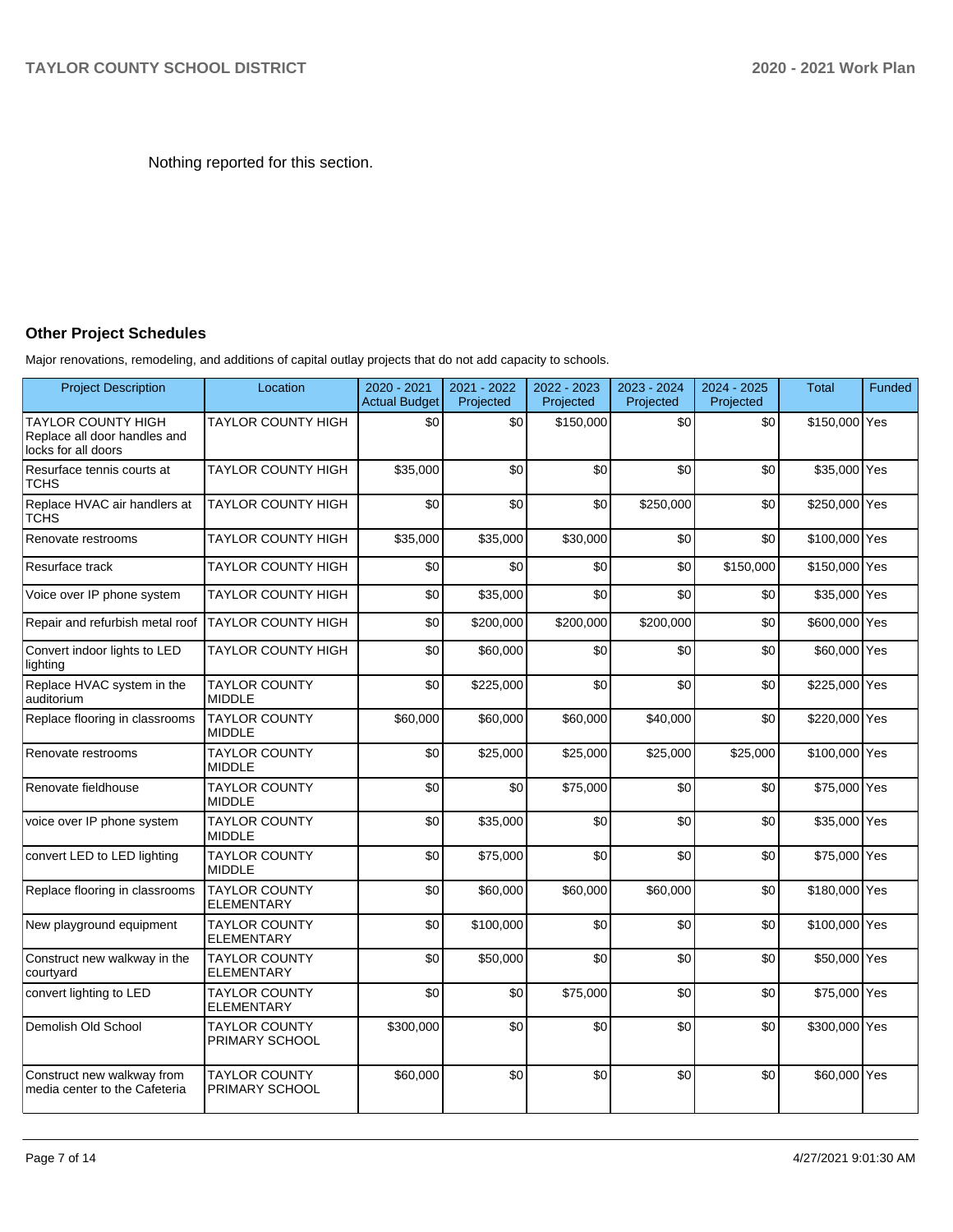## **TAYLOR COUNTY SCHOOL DISTRICT 2020 - 2021 Work Plan**

| New Playground equipment                       | <b>TAYLOR COUNTY</b><br>PRIMARY SCHOOL                   | \$0       | \$60,000    | \$0       | \$0       | \$0       | \$60,000 Yes |  |
|------------------------------------------------|----------------------------------------------------------|-----------|-------------|-----------|-----------|-----------|--------------|--|
| New playground equipment                       | <b>STEINHATCHEE</b><br><b>SCHOOL</b>                     | \$0       | \$0         | \$90,000  | \$0       | \$0       | \$90,000 Yes |  |
| New flooring for classrooms                    | <b>STEINHATCHEE</b><br><b>SCHOOL</b>                     | \$0       | \$20,000    | \$60,000  | \$0       | \$0       | \$80,000 Yes |  |
| New HVAV units for Admin<br>building           | <b>STEINHATCHEE</b><br><b>SCHOOL</b>                     | \$15,000  | \$15,000    | \$15,000  | \$15,000  | \$0       | \$60,000 Yes |  |
| Convert to LED lighting                        | <b>STEINHATCHEE</b><br><b>SCHOOL</b>                     | \$0       | \$0         | \$0       | \$50,000  | \$0       | \$50,000 Yes |  |
| <b>BBTC Extension of welding</b>               | <b>TAYLOR TECHNICAL</b><br><b>INSTITUTE</b>              | \$30,000  | \$0         | \$0       | \$0       | \$0       | \$30,000 Yes |  |
| Convert to LED lighting                        | <b>TAYLOR TECHNICAL</b><br><b>INSTITUTE</b>              | \$0       | \$0         | \$0       | \$60,000  | \$0       | \$60,000 Yes |  |
| <b>VOIP</b>                                    | <b>TAYLOR TECHNICAL</b><br><b>INSTITUTE</b>              | \$30,000  | \$0         | \$0       | \$0       | \$0       | \$30,000 Yes |  |
| convert to LED lighting                        | <b>ADMINISTRATION &amp;</b><br><b>ALTERNATIVE CENTER</b> | \$0       | \$0         | \$0       | \$15,000  | \$0       | \$15,000 Yes |  |
| <b>VOIP</b>                                    | <b>ADMINISTRATION &amp;</b><br><b>ALTERNATIVE CENTER</b> | \$0       | \$0         | \$15,000  | \$0       | \$0       | \$15,000 Yes |  |
| <b>VOIP</b>                                    | <b>TRANSPORTATION</b><br><b>TERMINAL</b>                 | \$0       | \$0         | \$15,000  | \$0       | \$0       | \$15,000 Yes |  |
| renovate the courtyard locker<br>room area     | <b>TAYLOR COUNTY HIGH</b>                                | \$0       | \$40,000    | \$0       | \$0       | \$0       | \$40,000 Yes |  |
| Change filed lights on the<br>softball field   | <b>TAYLOR COUNTY HIGH</b>                                | \$0       | \$75,000    | \$0       | \$0       | \$0       | \$75,000 Yes |  |
| Demolish old finance building<br>on Center St. | <b>ADMINISTRATION &amp;</b><br><b>ALTERNATIVE CENTER</b> | \$25,000  | \$0         | \$0       | \$0       | \$0       | \$25,000 Yes |  |
|                                                |                                                          | \$590,000 | \$1,170,000 | \$870,000 | \$715,000 | \$175,000 | \$3,520,000  |  |

## **Additional Project Schedules**

Any projects that are not identified in the last approved educational plant survey.

Nothing reported for this section.

## **Non Funded Growth Management Project Schedules**

Schedule indicating which projects, due to planned development, that CANNOT be funded from current revenues projected over the next five years.

Nothing reported for this section.

## **Tracking**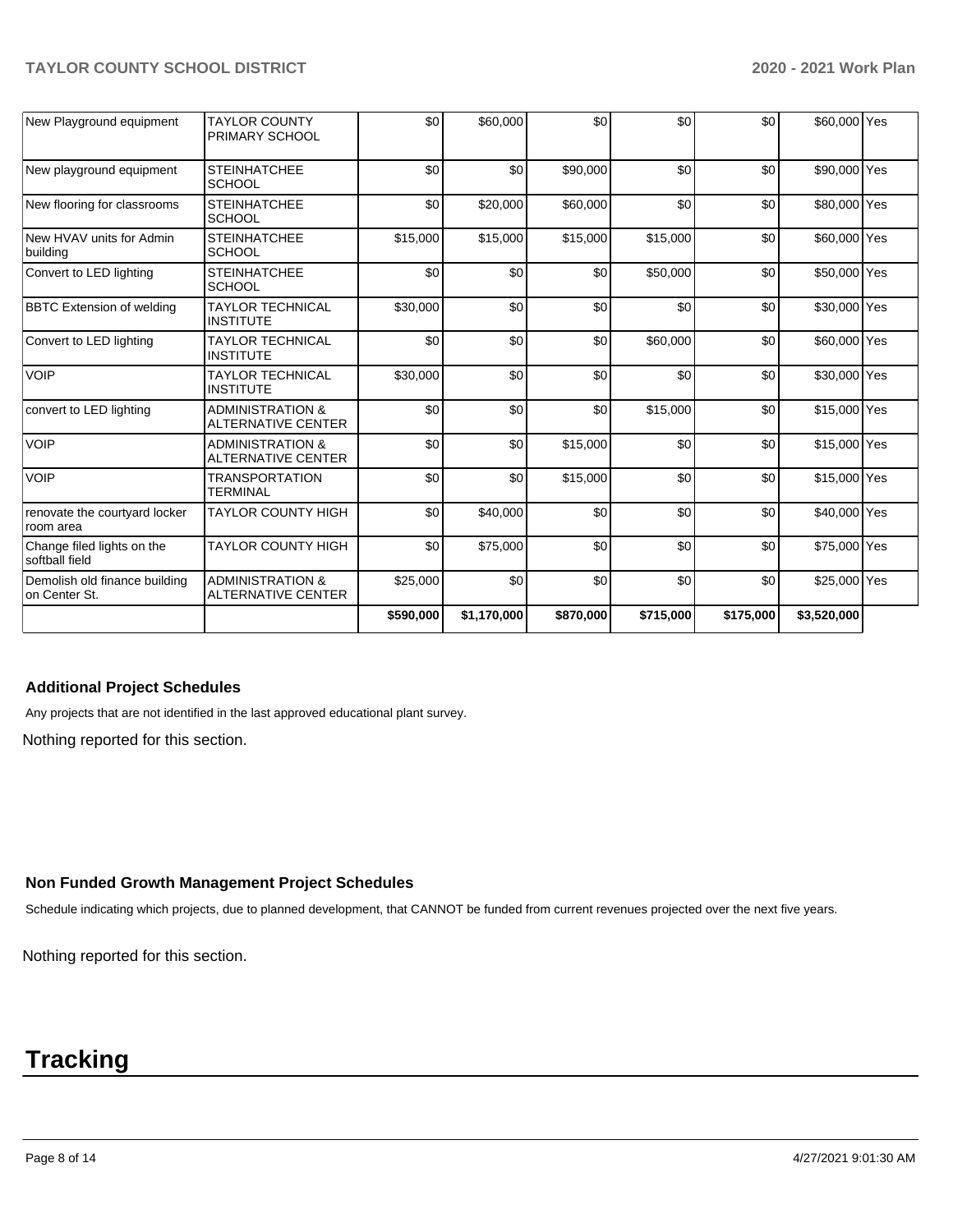## **Capacity Tracking**

| Location                                                    | $2020 -$<br>2021 Satis.<br>Stu. Sta. | Actual<br>$2020 -$<br><b>2021 FISH</b><br>Capacity | Actual<br>$2019 -$<br>2020<br><b>COFTE</b> | # Class<br><b>Rooms</b> | Actual<br>Average<br>$2020 -$<br>2021 Class<br><b>Size</b> | Actual<br>$2020 -$<br>2021<br><b>Utilization</b> | <b>New</b><br>Stu.<br>Capacity | <b>New</b><br>Rooms to<br>be<br>Added/Re<br>moved | Projected<br>$2024 -$<br>2025<br><b>COFTE</b> | Projected<br>$2024 -$<br>2025<br><b>Utilization</b> | Projected<br>$2024 -$<br>2025 Class<br><b>Size</b> |
|-------------------------------------------------------------|--------------------------------------|----------------------------------------------------|--------------------------------------------|-------------------------|------------------------------------------------------------|--------------------------------------------------|--------------------------------|---------------------------------------------------|-----------------------------------------------|-----------------------------------------------------|----------------------------------------------------|
| <b>TAYLOR COUNTY</b><br>MIDDLE                              | 1,001                                | 900                                                | 598                                        | 44                      | 14                                                         | 66.00 %                                          | 0                              | $\Omega$                                          | 628                                           | 70.00 %                                             | 14                                                 |
| <b>TAYLOR COUNTY</b><br>HEADSTART/PREK/ESE<br><b>CENTER</b> | 401                                  | 401                                                | 56                                         | 23                      | $\overline{2}$                                             | 14.00 %                                          | 0                              | $\Omega$                                          | 31                                            | 8.00 %                                              |                                                    |
| <b>STEINHATCHEE</b><br><b>SCHOOL</b>                        | 206                                  | 206                                                | 74                                         | 10                      |                                                            | 36.00 %                                          | 0                              | $\Omega$                                          | 80                                            | 39.00 %                                             | 8                                                  |
| <b>TAYLOR TECHNICAL</b><br>INSTITUTE                        | 261                                  | 313                                                | 24                                         | 16                      |                                                            | 8.00 %                                           | $\Omega$                       | $\Omega$                                          | 16                                            | 5.00 %                                              | $\mathbf{1}$                                       |
| PERRY PRIMARY (OLD)                                         | 670                                  | 670                                                | $\Omega$                                   | 13                      | $\Omega$                                                   | 0.00%                                            | 0                              | $\Omega$                                          | $\Omega$                                      | 0.00%                                               | $\mathbf 0$                                        |
| <b>TAYLOR COUNTY HIGH</b>                                   | 911                                  | 774                                                | 525                                        | 40                      | 13                                                         | 68.00 %                                          | 0                              | $\Omega$                                          | 583                                           | 75.00 %                                             | 15                                                 |
| <b>TAYLOR COUNTY</b><br>ELEMENTARY                          | 932                                  | 932                                                | 691                                        | 47                      | 15                                                         | 74.00 %                                          | $\Omega$                       | $\Omega$                                          | 656                                           | 70.00 %                                             | 14                                                 |
| <b>TAYLOR COUNTY</b><br><b>PRIMARY SCHOOL</b>               | 854                                  | 0                                                  | 643                                        | 51                      | 13                                                         | 0.00%                                            | 0                              | $\Omega$                                          | 583                                           | 0.00%                                               | 11                                                 |
|                                                             | 5,236                                | 4,196                                              | 2,610                                      | 244                     | 11                                                         | 62.20%                                           |                                | 0                                                 | 2,577                                         | 61.42%                                              | 11                                                 |

The COFTE Projected Total (2,577) for 2024 - 2025 must match the Official Forecasted COFTE Total (2,576 ) for 2024 - 2025 before this section can be completed. In the event that the COFTE Projected Total does not match the Official forecasted COFTE, then the Balanced Projected COFTE Table should be used to balance COFTE.

| Projected COFTE for 2024 - 2025 |       |  |  |  |  |  |
|---------------------------------|-------|--|--|--|--|--|
| Elementary (PK-3)               | 934   |  |  |  |  |  |
| Middle (4-8)                    | 993   |  |  |  |  |  |
| High (9-12)                     | 650   |  |  |  |  |  |
|                                 | 2,576 |  |  |  |  |  |

| <b>Grade Level Type</b> | <b>Balanced Projected</b><br>COFTE for 2024 - 2025 |
|-------------------------|----------------------------------------------------|
| Elementary (PK-3)       |                                                    |
| Middle (4-8)            |                                                    |
| High (9-12)             |                                                    |
|                         | 2,57                                               |

## **Relocatable Replacement**

Number of relocatable classrooms clearly identified and scheduled for replacement in the school board adopted financially feasible 5-year district work program.

| Location                               | 2020 - 2021 | 2021 - 2022 | 2022 - 2023 | 2023 - 2024   2024 - 2025   Year 5 Total |   |
|----------------------------------------|-------------|-------------|-------------|------------------------------------------|---|
| <b>Total Relocatable Replacements:</b> |             |             |             |                                          | 0 |

## **Charter Schools Tracking**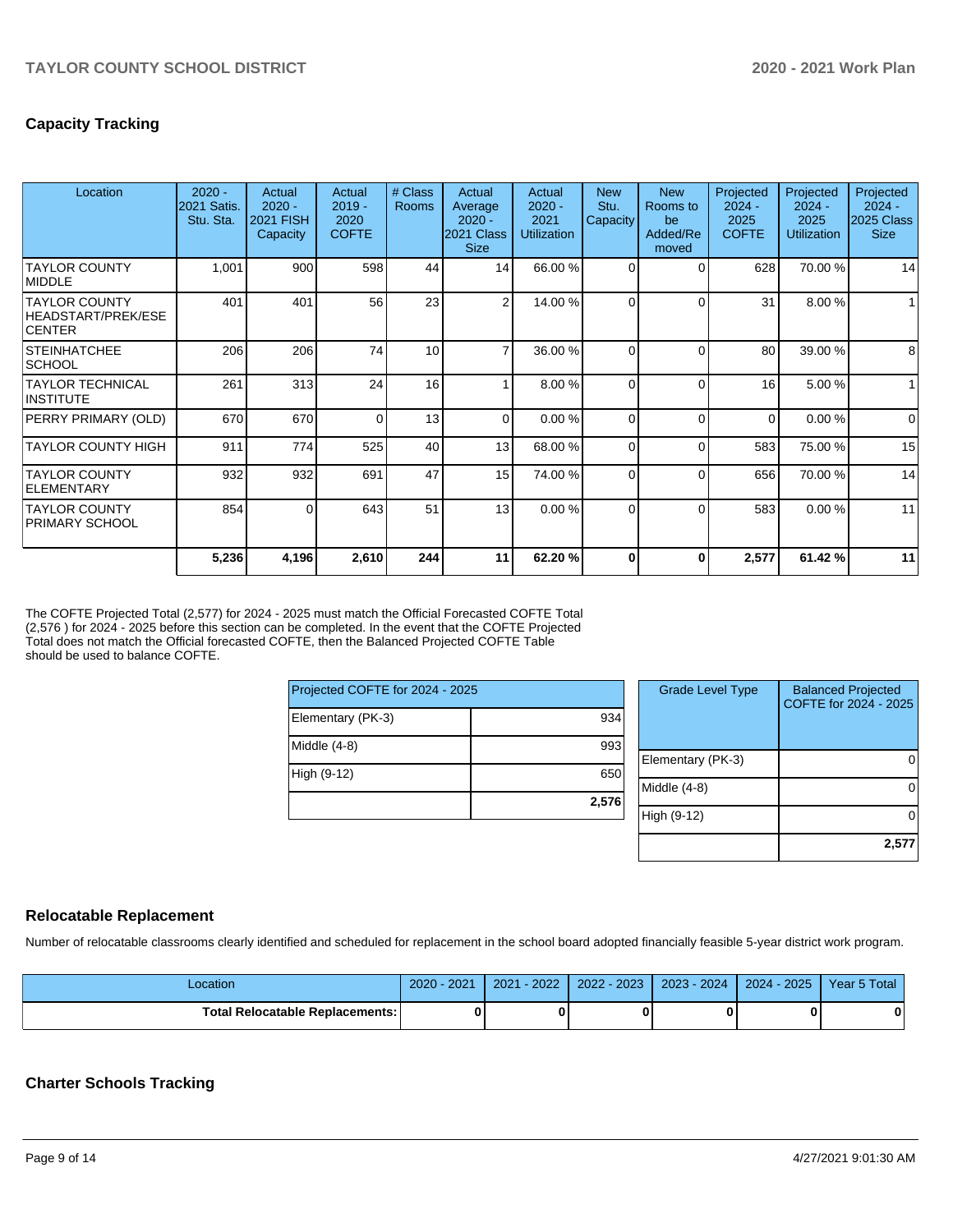Information regarding the use of charter schools.

Nothing reported for this section.

## **Special Purpose Classrooms Tracking**

The number of classrooms that will be used for certain special purposes in the current year, by facility and type of classroom, that the district will, 1), not use for educational purposes, and 2), the co-teaching classrooms that are not open plan classrooms and will be used for educational purposes.

| School | School Type                            | $\parallel \#$ of Elementary $\parallel \#$ of Middle 4-8 $\parallel \#$ of High 9-12<br><b>K-3 Classrooms I</b>                                                                                                                                                                                                                                                                       | <b>Classrooms</b> | <b>Classrooms</b>               | # of $ESE$<br><b>Classrooms</b> | # of Combo<br><b>Classrooms</b> | Total<br><b>Classrooms</b> |
|--------|----------------------------------------|----------------------------------------------------------------------------------------------------------------------------------------------------------------------------------------------------------------------------------------------------------------------------------------------------------------------------------------------------------------------------------------|-------------------|---------------------------------|---------------------------------|---------------------------------|----------------------------|
|        | <b>Total Educational Classrooms: I</b> |                                                                                                                                                                                                                                                                                                                                                                                        |                   |                                 |                                 |                                 | $\mathbf{0}$               |
|        |                                        |                                                                                                                                                                                                                                                                                                                                                                                        |                   |                                 |                                 |                                 |                            |
| School | School Type                            | $\#$ of Elementary $\#$ of Middle 4-8 $\#$ of High 9-12<br>$\mathsf{L}$ 2.0 $\mathsf{C}$ $\mathsf{L}$ $\mathsf{C}$ $\mathsf{L}$ $\mathsf{C}$ $\mathsf{L}$ $\mathsf{C}$ $\mathsf{L}$ $\mathsf{L}$ $\mathsf{C}$ $\mathsf{L}$ $\mathsf{L}$ $\mathsf{L}$ $\mathsf{L}$ $\mathsf{L}$ $\mathsf{L}$ $\mathsf{L}$ $\mathsf{L}$ $\mathsf{L}$ $\mathsf{L}$ $\mathsf{L}$ $\mathsf{L}$ $\mathsf{L}$ |                   | <b>Classics</b> College Average | # of $ESE$<br>Olanger and a     | # of Combo<br>Observe serve     | Total<br>Olanger and a     |

| School                               | School Type | # of Elementary $\vert \#$ of Middle 4-8 $\vert \#$ of High 9-12<br><b>IK-3 Classrooms L</b> | <b>Classrooms</b> | <b>Classrooms</b> | # of $ESE$<br><b>Classrooms</b> | # of Combo<br><b>Classrooms</b> | Total<br><b>Classrooms</b> |
|--------------------------------------|-------------|----------------------------------------------------------------------------------------------|-------------------|-------------------|---------------------------------|---------------------------------|----------------------------|
| <b>Total Co-Teaching Classrooms:</b> |             |                                                                                              |                   |                   |                                 | 0                               | 01                         |

#### **Infrastructure Tracking**

**Necessary offsite infrastructure requirements resulting from expansions or new schools. This section should include infrastructure information related to capacity project schedules and other project schedules (Section 4).** 

No offsite infrastructure needed at this time.

**Proposed location of planned facilities, whether those locations are consistent with the comprehensive plans of all affected local governments, and recommendations for infrastructure and other improvements to land adjacent to existing facilities. Provisions of 1013.33(12), (13) and (14) and 1013.36 must be addressed for new facilities planned within the 1st three years of the plan (Section 5).** 

There are no plans for any new facilities within the next three years.

**Consistent with Comp Plan?** Yes

#### **Net New Classrooms**

The number of classrooms, by grade level and type of construction, that were added during the last fiscal year.

| List the net new classrooms added in the 2019 - 2020 fiscal year.                                                                                       |                                                                        |                                   | List the net new classrooms to be added in the 2020 - 2021 fiscal<br>year. |                        |                              |                                   |                                |                        |
|---------------------------------------------------------------------------------------------------------------------------------------------------------|------------------------------------------------------------------------|-----------------------------------|----------------------------------------------------------------------------|------------------------|------------------------------|-----------------------------------|--------------------------------|------------------------|
| "Classrooms" is defined as capacity carrying classrooms that are added to increase<br>capacity to enable the district to meet the Class Size Amendment. | Totals for fiscal year 2020 - 2021 should match totals in Section 15A. |                                   |                                                                            |                        |                              |                                   |                                |                        |
| Location                                                                                                                                                | $2019 - 2020$ #<br>Permanent                                           | $2019 - 2020$ #<br><b>Modular</b> | $2019 - 2020$ #<br>Relocatable                                             | $2019 - 2020$<br>Total | $2020 - 2021$ #<br>Permanent | $2020 - 2021$ #<br><b>Modular</b> | $2020 - 2021$ #<br>Relocatable | $2020 - 2021$<br>Total |
| Elementary (PK-3)                                                                                                                                       |                                                                        |                                   |                                                                            |                        |                              |                                   |                                | 0                      |
| Middle (4-8)                                                                                                                                            |                                                                        |                                   |                                                                            |                        |                              |                                   |                                | 0                      |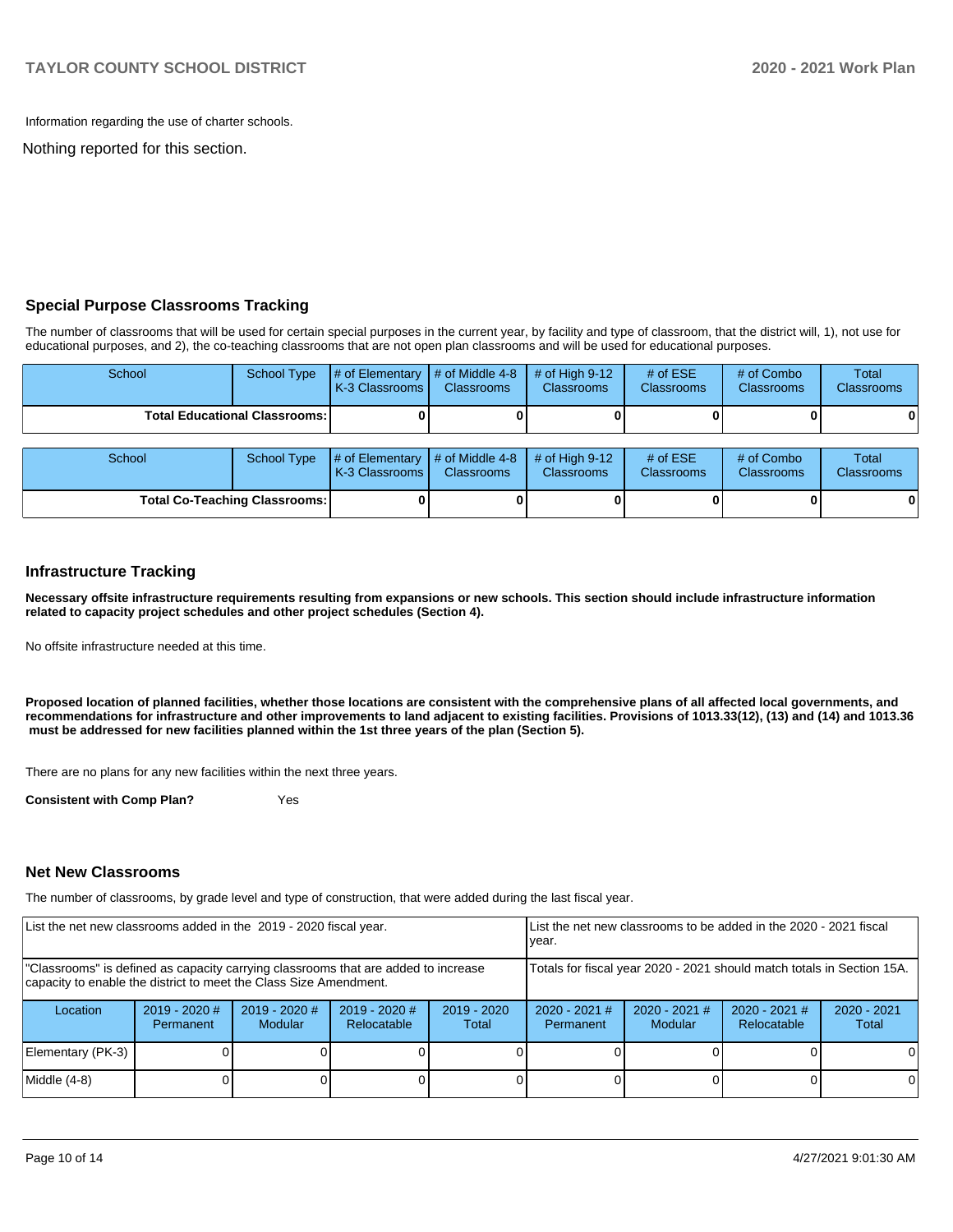| High (9-12) |  |  |  |   | . <i>.</i> |
|-------------|--|--|--|---|------------|
|             |  |  |  | 0 |            |

## **Relocatable Student Stations**

Number of students that will be educated in relocatable units, by school, in the current year, and the projected number of students for each of the years in the workplan.

| <b>Site</b>                                               | $2020 - 2021$ | $2021 - 2022$ | 2022 - 2023 | 2023 - 2024 | $2024 - 2025$ | 5 Year Average |
|-----------------------------------------------------------|---------------|---------------|-------------|-------------|---------------|----------------|
| <b>TAYLOR COUNTY ELEMENTARY</b>                           |               |               |             |             |               |                |
| <b>TAYLOR COUNTY MIDDLE</b>                               | 22            |               |             |             |               |                |
| <b>TAYLOR COUNTY HEADSTART/PREK/ESE</b><br><b>ICENTER</b> |               |               |             |             |               | <sup>0</sup>   |
| <b>STEINHATCHEE SCHOOL</b>                                |               |               |             |             |               |                |
| <b>TAYLOR TECHNICAL INSTITUTE</b>                         |               |               |             |             |               | $\Omega$       |
| PERRY PRIMARY (OLD)                                       | 36            |               |             |             |               |                |
| <b>TAYLOR COUNTY HIGH</b>                                 |               |               |             |             |               | <sup>n</sup>   |
| <b>TAYLOR COUNTY PRIMARY SCHOOL</b>                       |               |               |             |             |               | $\Omega$       |

| Totals for TAYLOR COUNTY SCHOOL DISTRICT          |       |       |       |       |       |                 |
|---------------------------------------------------|-------|-------|-------|-------|-------|-----------------|
| Total students in relocatables by year.           | 58    |       |       |       |       | 12 <sub>l</sub> |
| Total number of COFTE students projected by year. | 2,593 | 2.615 | 2,594 | 2.595 | 2.576 | 2.595           |
| Percent in relocatables by year.                  | 2%    | $0\%$ | 0%    | 0%    | 0%    | 0%              |

## **Leased Facilities Tracking**

Exising leased facilities and plans for the acquisition of leased facilities, including the number of classrooms and student stations, as reported in the educational plant survey, that are planned in that location at the end of the five year workplan.

| Location                                | # of Leased<br>Classrooms 2020 -<br>2021 | <b>FISH Student</b><br><b>Stations</b> | Owner | # of Leased<br>Classrooms 2024 -<br>2025 | <b>FISH Student</b><br><b>Stations</b> |
|-----------------------------------------|------------------------------------------|----------------------------------------|-------|------------------------------------------|----------------------------------------|
| <b>TAYLOR COUNTY MIDDLE</b>             |                                          |                                        |       | O                                        |                                        |
| TAYLOR COUNTY HEADSTART/PREK/ESE CENTER |                                          | 0                                      |       | 0                                        |                                        |
| STEINHATCHEE SCHOOL                     |                                          | O                                      |       | $\Omega$                                 |                                        |
| TAYLOR TECHNICAL INSTITUTE              |                                          |                                        |       | 0                                        |                                        |
| PERRY PRIMARY (OLD)                     |                                          | <sup>0</sup>                           |       | 0                                        | <sup>n</sup>                           |
| <b>TAYLOR COUNTY HIGH</b>               |                                          | O                                      |       | 0                                        |                                        |
| <b>TAYLOR COUNTY ELEMENTARY</b>         |                                          | 0                                      |       | 0                                        |                                        |
| TAYLOR COUNTY PRIMARY SCHOOL            |                                          |                                        |       | 0                                        |                                        |
|                                         |                                          |                                        |       | $\bf{0}$                                 |                                        |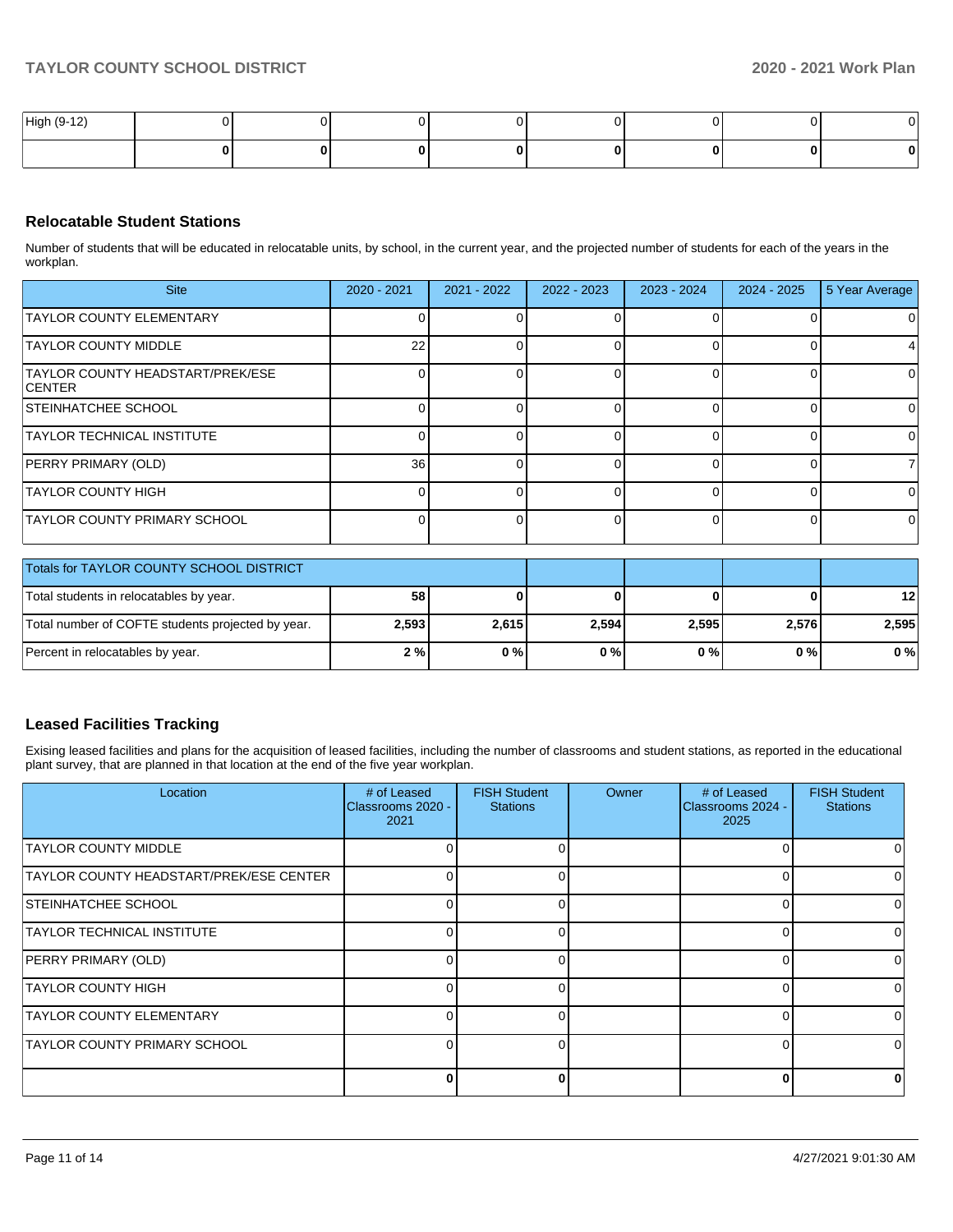## **Failed Standard Relocatable Tracking**

Relocatable units currently reported by school, from FISH, and the number of relocatable units identified as 'Failed Standards'.

Nothing reported for this section.

# **Planning**

#### **Class Size Reduction Planning**

**Plans approved by the school board that reduce the need for permanent student stations such as acceptable school capacity levels, redistricting, busing, year-round schools, charter schools, magnet schools, public-private partnerships, multitrack scheduling, grade level organization, block scheduling, or other alternatives.**

The board has not discussed any plans for reducing student stations in the next 5 years.

## **School Closure Planning**

**Plans for the closure of any school, including plans for disposition of the facility or usage of facility space, and anticipated revenues.** 

At this time the school board plans on demolishing the Old Perry Primary School.

# **Long Range Planning**

#### **Ten-Year Maintenance**

District projects and locations regarding the projected need for major renovation, repair, and maintenance projects within the district in years 6-10 beyond the projects plans detailed in the five years covered by the work plan.

Nothing reported for this section.

#### **Ten-Year Capacity**

Schedule of capital outlay projects projected to ensure the availability of satisfactory student stations for the projected student enrollment in K-12 programs for the future 5 years beyond the 5-year district facilities work program.

Nothing reported for this section.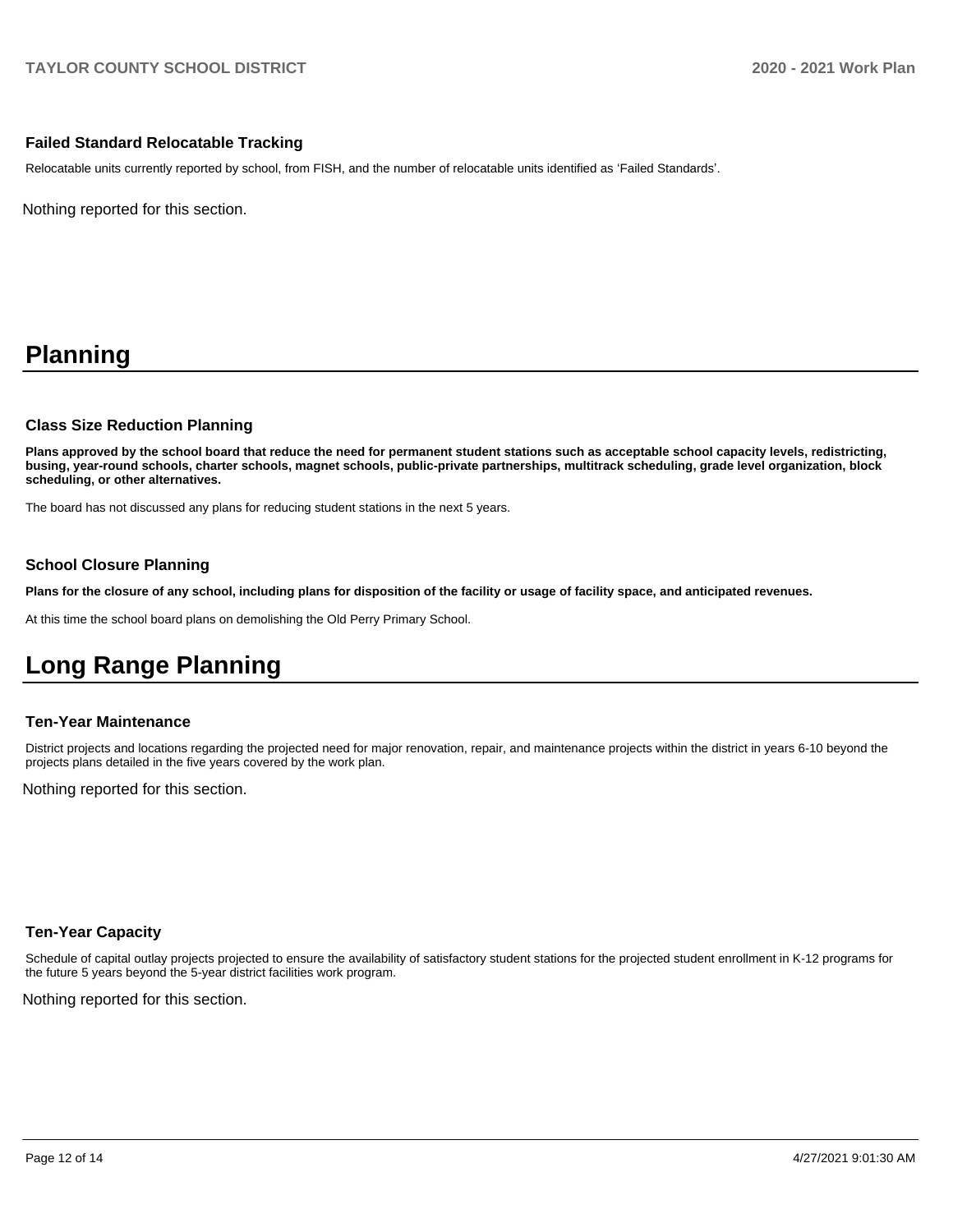## **Ten-Year Planned Utilization**

Schedule of planned capital outlay projects identifying the standard grade groupings, capacities, and planned utilization rates of future educational facilities of the district for both permanent and relocatable facilities.

| <b>Grade Level Projections</b>   | <b>FISH</b><br><b>Student</b><br><b>Stations</b> | Actual 2019 -<br><b>2020 FISH</b><br>Capacity | Actual<br>$2019 -$<br>2020<br><b>COFTE</b> | Actual 2019 - 2020<br><b>Utilization</b> | Actual 2020 - 2021 / 2029 - 2030 new<br>Student Capacity to be added/removed | Projected 2029<br><b>2030 COFTE</b> | Projected 2029 -<br>2030 Utilization |
|----------------------------------|--------------------------------------------------|-----------------------------------------------|--------------------------------------------|------------------------------------------|------------------------------------------------------------------------------|-------------------------------------|--------------------------------------|
| Elementary - District<br>lTotals | 2,209                                            | 2,209                                         | 821.17                                     | 37.17 %                                  |                                                                              | 821                                 | 37.17 %                              |
| Middle - District Totals         | 1.001                                            | 900                                           | 597.71                                     | 66.44 %                                  |                                                                              | 1.001                               | 111.22 %                             |
| High - District Totals           | 911                                              | 774                                           | 524.50                                     | 67.70 %                                  |                                                                              | 911                                 | 117.70 %                             |
| Other - ESE, etc                 | .282                                             | 313                                           | 666.42                                     | 212.78%                                  |                                                                              | 666                                 | 212.78%                              |
|                                  | 5,403                                            | 4,196                                         | 2,609.80                                   | 62.20 %                                  |                                                                              | 3,399                               | 81.01 %                              |

**Combination schools are included with the middle schools for student stations, capacity, COFTE and utilization purposes because these facilities all have a 90% utilization factor. Use this space to explain or define the grade groupings for combination schools.** 

No comments to report.

#### **Ten-Year Infrastructure Planning**

**Proposed Location of Planned New, Remodeled, or New Additions to Facilities in 06 thru 10 out years (Section 28).**

Nothing reported for this section.

Plans for closure of any school, including plans for disposition of the facility or usage of facility space, and anticipated revenues in the 06 thru 10 out **years (Section 29).**

Nothing reported for this section.

#### **Twenty-Year Maintenance**

District projects and locations regarding the projected need for major renovation, repair, and maintenance projects within the district in years 11-20 beyond the projects plans detailed in the five years covered by the work plan.

Nothing reported for this section.

**Twenty-Year Capacity**